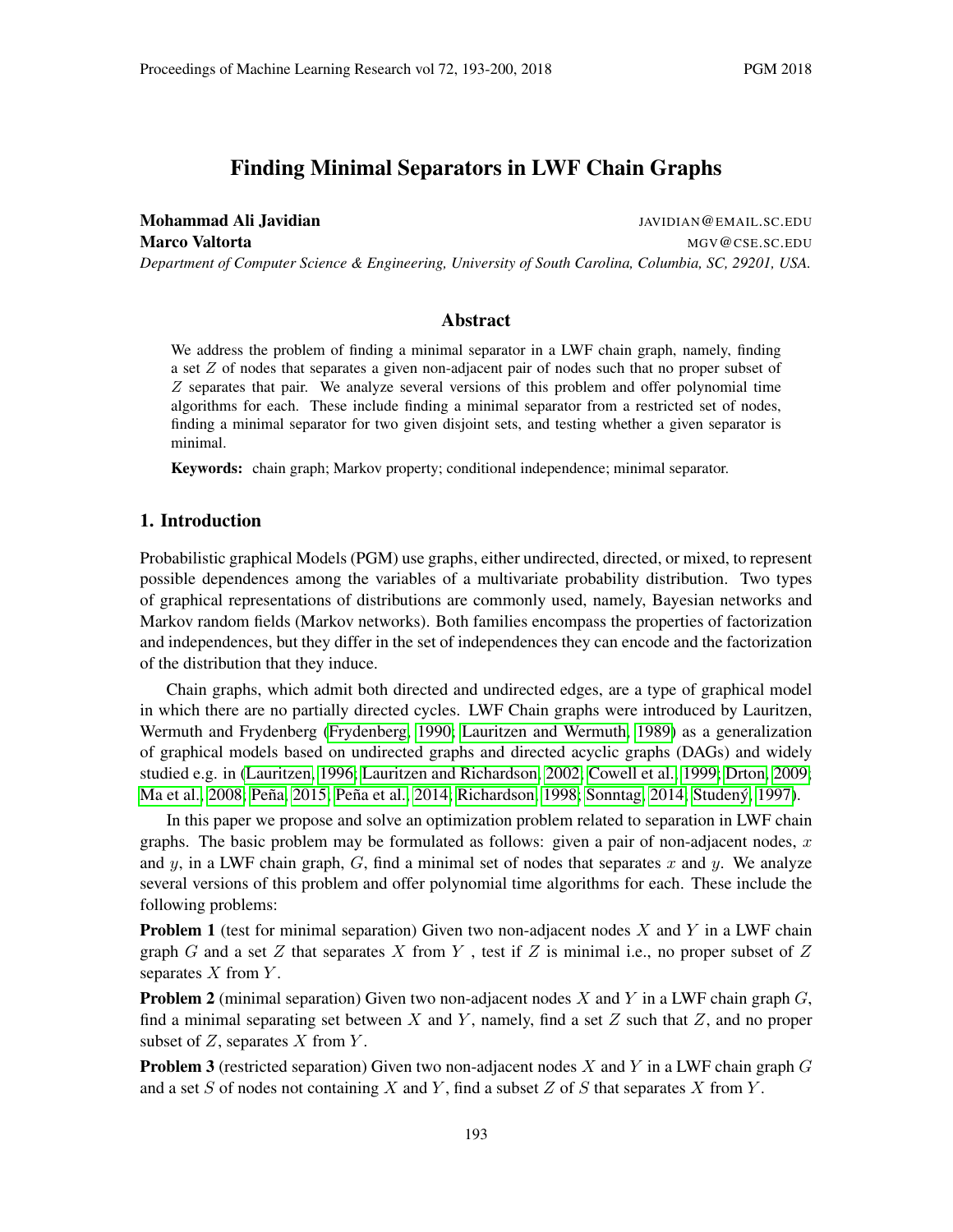**Problem 4** (restricted minimal separation) Given two non-adjacent nodes  $X$  and  $Y$  in a LWF chain graph G and a set S of nodes not containing X and Y, find a subset Z of S which is minimal and separates  $X$  from  $Y$ .

Problem 5 (minimal separation of two disjoint non-adjacent sets) Given two disjoint non-adjacent sets  $X$  and  $Y$  in a LWF chain graph  $G$ , find a minimal separating set between  $X$  and  $Y$ , namely, find a set  $Z$  such that  $Z$ , and no proper subset of  $Z$ , separates  $X$  from  $Y$ .

Problem 6 (enumeration of all minimal separators) Given two non-adjacent nodes (or disjoint subsets) X and Y in a LWF chain graph  $G$ , enumerate all minimal separating sets between X and  $Y$ .

The rest of the paper is organized as follows: in section 2, we briefly describe several concepts which are basic for subsequent development, such as the separation criterion. In section 3, we prove that it is possible to transform our problem into a separation problem, where the undirected graph in which we have to look for the minimal set separating X from Y depends only on X and Y. In Section 4, we propose and analyze an algorithm for each above mentioned problem that, taking into account the previous results, solves it.

# 2. Definitions and Concepts

In this Section, we describe the notation and some basic concepts used throughout the paper.

**Definition 1** If  $A ⊂ V$  *is a subset of the vertex set in a graph*  $G = (V, E)$ *, it induces a subgraph*  $G_A = (A, E_A)$ , where the edge set  $E_A = E \cap (A \times A)$  is obtained from G by keeping edges with *both endpoints in* A*.*

Definition 2 *If there is an arrow from* a *pointing towards* b*,* a *is said to be a parent of* b*. The set of parents of* b *is denoted as* pa(b)*. If there is an undirected edge between* a *and* b*,* a *and* b *are said to be adjacent or neighbors. The set of neighbors of a vertex* a *is denoted as* ne(a)*. The* expressions  $pa(A)$  *and*  $ne(A)$  *denote the collection of parents and neighbors of vertices in* A *that are not themselves elements of* A*. The boundary* bd(A) *of a subset* A *of vertices is the set of vertices in*  $V \setminus A$  *that are parents or neighbors to vertices in* A. The closure of A is  $cl(A) = bd(A) \cup A$ .

**Definition 3** A path of length n from a to b is a sequence  $a = a_0, \ldots, a_n = b$  of distinct vertices  $\mathit{such that} \; (a_i, a_{i+1}) \in E$ , for all  $i = 1, \ldots, n$ . If there is a path from a to b we say that a leads *to b* and write  $a \mapsto b$ *. The vertices* a *such that*  $a \mapsto b$  *and*  $b \not\mapsto a$  *are the ancestors* an(b) *of b.* If bd(a) ⊆ A*, for all* a ∈ A *we say that* A *is an ancestral set. The smallest ancestral set containing* A *is denoted by*  $An(A)$ *. A chain of length n from a to b is a sequence*  $a = a_0, \ldots, a_n = b$  *of distinct vertices such that*  $(a_i, a_{i+1}) \in E$ *, or*  $(a_{i+1}, a_i) \in E$ *, or*  $\{a_i, a_{i+1}\} \in E$ *, for all*  $i = 1, ..., n$ *.* 

Definition 4 *Given an undirected graph* G*. Two vertices are said to be adjacent if they are connected by an edge.* A subset  $S \subseteq V$  *that does not contain* a *or b is said to be an*  $(a, b)$ -separator if *all paths from* a *to* b *intersect* S*. A set* S *of nodes that separates a given pair of nodes such that no proper subset of* S *separates that pair is called a minimal separator.*

Note that removing an  $(a, b)$ -separator disconnects a graph into two connected components, one containing  $a$ , and another containing  $b$ . Conversely, if a set  $S$  disconnects a graph into a connected component including a and another connected component including b, then S is an  $(a, b)$ -separator.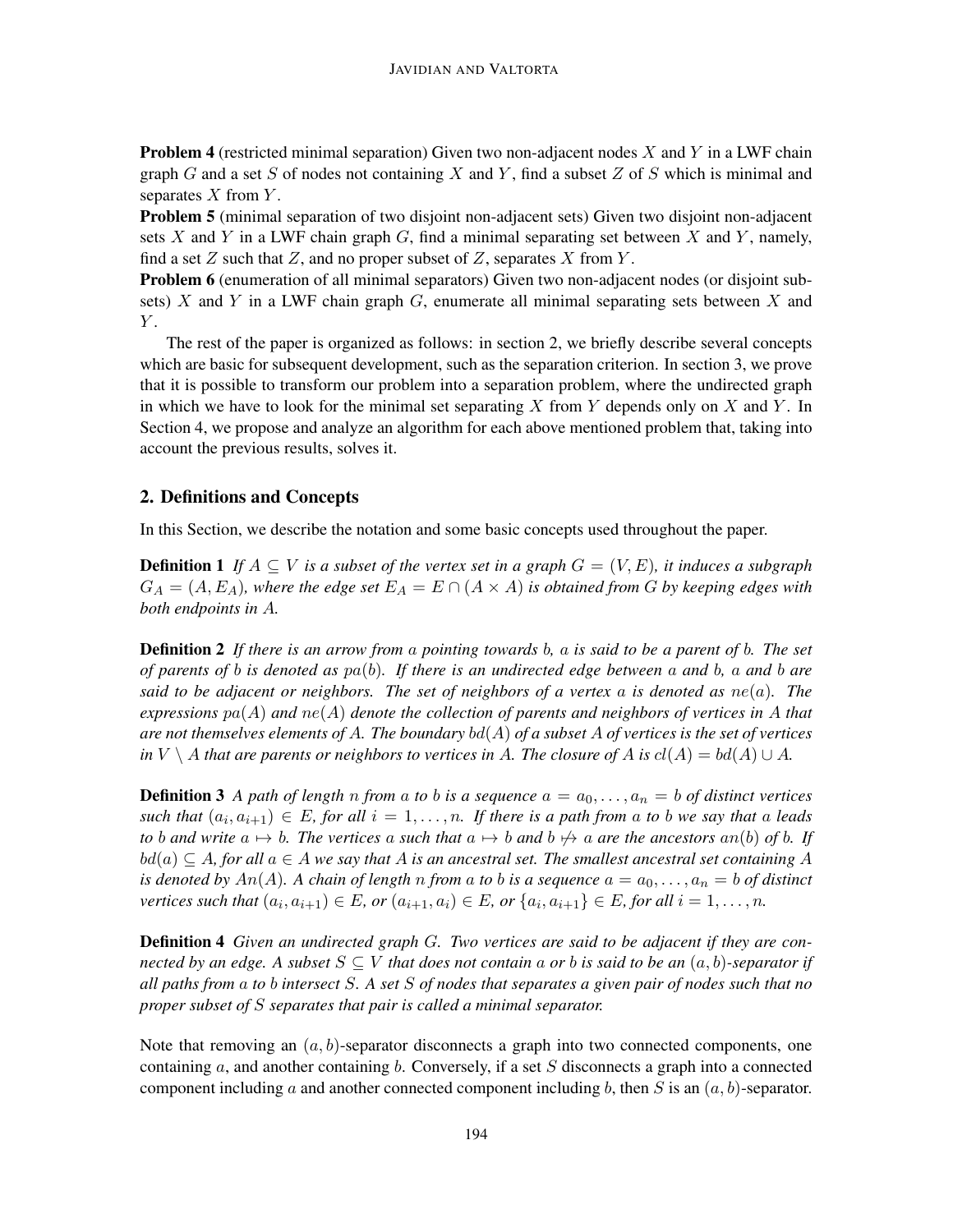Definition 5 *Two disjoint vertex subsets* A *and* B *of* V *are adjacent if there is at least one pair of adjacent vertices*  $u \in A$  *and*  $v \in B$ *. Let* A *and* B *be two disjoint non-adjacent subsets of* V. *Similarly, we define an*  $(A, B)$ -separator to be any subset of  $V \setminus (A \cup B)$  whose removal separates A *and* B *in distinct connected components. A minimal* (A, B)*-separator does not contain any other* (A, B)*-separator.*

**Definition 6** (Global Markov property for LWF chain graphs) *For any triple*  $(A, B, S)$  *of disjoint*  $subsets$  of  $V$  such that  $S$  separates  $A$  from  $B$  in  $(G_{An(A\cup B\cup S)})^m$ , in the moral graph [\(Lauritzen,](#page-6-2) *[1996,](#page-6-2)* page 7) of the smallest ancestral set containing  $A \cup B \cup S$ *, we have*  $A \perp \!\!\!\perp B |S$  *(or*  $\langle A, B | S \rangle$ *) i.e.,* A *is independent of* B *given* S*.*

# 3. Main Theorem

In this section we prove that it is possible to transform our problem into a separation problem, where the undirected graph in which we have to look for the minimal set separating  $X$  from  $Y$  depends only on  $X$  and  $Y$ . Later, in the next sections, we shall apply this result to developing an efficient algorithm that solves our problems.

The next proposition shows that if we want to test a separation relationship between two disjoint sets of nodes  $X$  and  $Y$  in a LWF chain graph, where the separating set is included in the smallest ancestral set of  $X \cup Y$ , then we can test this relationship in a smaller chain graph, whose set of nodes is formed only by the ancestors of  $X$  and  $Y$ .

<span id="page-2-0"></span>**Proposition 7** Given a LWF chain graph  $G = (V, E)$ . Consider that X, Y, and Z are three disjoint *subsets of* V, and  $Z \subseteq An(X \cup Y)$ . Let  $H = G_{An(X \cup Y)}$  be the subgraph of G induced by  $An(X \cup Y)$ *Y*). Then  $\langle X, Y | Z \rangle_G \Leftrightarrow \langle X, Y | Z \rangle_H$ .

**Proof**  $(\Rightarrow)$  The necessary condition is obvious, because a separator in a graph is also a separator in all of its subgraphs.

(←) Let  $\langle X, Y | Z \rangle$ <sub>H</sub> and  $Z \subseteq An(X \cup Y)$ , then  $An(X \cup Y \cup Z) = An(X \cup Y)$ . Consider that  $\langle X, Y \rangle / Z \rangle_G$ . This means that X is not separated from Y given Z in  $(G_{An(X\cup Y\cup Z)})^m \equiv$  $(G_{An(X\cup Y)})^m$ . In other words, there is a chain C between X and Y in  $H^m = (G_{An(X\cup Y)})^m$  that bypasses Z. Once again using  $Z \subseteq An(X \cup Y)$ , we obtain that X and Y are not separated by Z in H, in contradiction to the assumption  $\langle X, Y | Z \rangle_H$ . Therefore, it has to be  $\langle X, Y | Z \rangle_G$ .

<span id="page-2-1"></span>The following proposition establishes the basic result necessary to solve our optimization problems.

**Proposition 8** Given a LWF chain graph  $G = (V, E)$ . Consider that X, Y, and Z are three disjoint *subsets of* V *such that*  $\langle X, Y | Z \rangle$  *and*  $\langle X, Y | Z' \rangle$ ,  $\forall Z' \subsetneq Z$ . Then  $Z \subseteq An(X \cup Y)$ .

**Proof** Suppose that  $Z \nsubseteq An(X \cup Y)$ . Define  $Z' = Z \cap An(X \cup Y)$ . Then, by assumption we have  $\langle X, Y \nvert Z' \rangle$ . Since  $Z' \subseteq An(X \cup Y)$ , it is obvious that  $An(X \cup Y \cup Z') = An(X \cup Y)$ . So, X and Y are not separated by Z' in  $(G_{An(X\cup Y)})^m$ , hence there is a chain C between X and Y in  $(G_{An(X\cup Y)})^m$  that bypasses Z' i.e., the chain C is formed from nodes in  $An(X\cup Y)$  that are outside of Z. Since  $An(X \cup Y) \subseteq An(X \cup Y \cup Z)$ , then  $(G_{An(X \cup Y)})^m$  is a subgraph of  $(G_{An(X \cup Y \cup Z)})^m$ . Then, the previously found chain C is also a chain in  $(G<sub>An(X\cup Y\cup Z)</sub>)<sup>m</sup>$  that bypasses Z, which means that X and Y are not separated by Z in  $(G_{An(X\cup Y\cup Z)})^m$ , in contradiction to the assumption  $\langle X, Y | Z \rangle$ . Therefore, it has to be  $Z \subseteq An(X \cup Y)$ .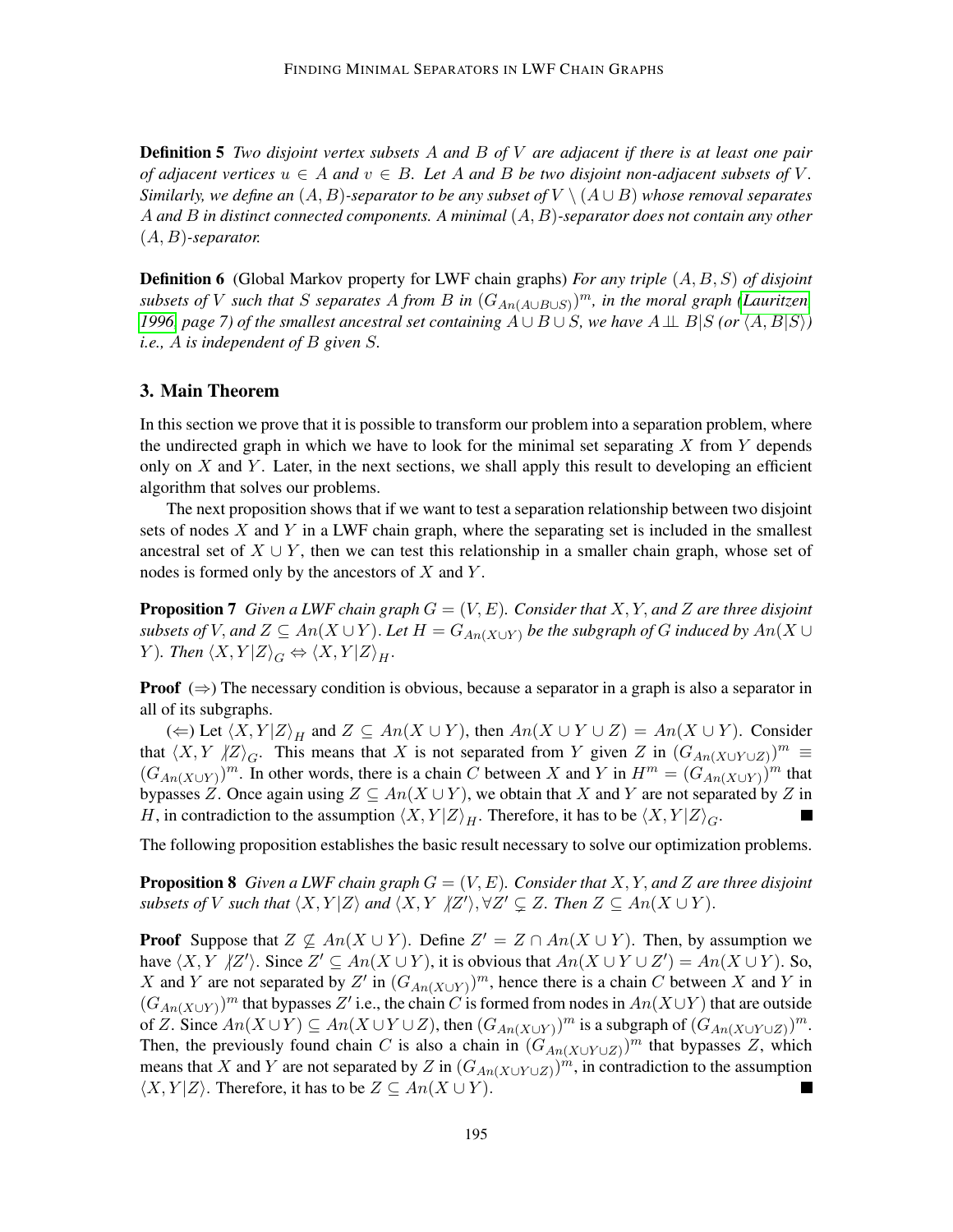<span id="page-3-0"></span>The next proposition shows that, by combining the results in propositions [7](#page-2-0) and [8,](#page-2-1) we can reduce our problems to a simpler one, which involves a smaller graph.

**Proposition 9** Let  $G = (V, E)$  be a LWF chain graph, and  $X, Y \subseteq V$  are two disjoint subsets. *Then the problem of finding a minimal separating set for* X *and* Y *in* G *is equivalent to the problem of finding a minimal separating set for* X *and* Y *in the induced subgraph*  $G_{An(X\cup Y)}$ *.* 

**Proof** The proof is very similar to the proof of Proposition 3 in [\(Acid and Campos, 1996\)](#page-6-8). Let  $H = G_{An(X \cup Y)}$ , and let us to define sets  $S_G = \{ Z \subseteq V | \langle X, Y | Z \rangle_G \}$  and  $S_H = \{ Z \subseteq An(X \cup Y) \}$  $Y$ ) $|\langle X, Y | Z \rangle$ <sub>H</sub> $\rangle$ . Then we have to prove that  $\min_{Z \in S_G} |Z| = \min_{Z \in S_H} |Z|$ , and therefore, by proposition [8,](#page-2-1) the sets of minimal separators are the same. From proposition [7,](#page-2-0) we deduce that  $S_H \subseteq S_G$ , and therefore  $\min_{Z \in S_H} |Z| \ge \min_{Z \in S_G} |Z|$ .

 $(\Rightarrow)$  Let  $T = \min(Z \in S_G)$ . Then  $\forall T' \subsetneq T$  we have  $T' \notin S_G$ , and from proposition [8](#page-2-1) we obtain  $T \subseteq An(X \cup Y)$ , and now using proposition [7](#page-2-0) we get  $T \in S_H$ . So, we have  $|T| = \min_{Z \in S_H} |Z| \ge$  $\min_{Z \in S_G} |Z| = |T|$ , hence  $|T| = \min_{Z \in S_H} |Z|$ .

(←) Let  $T = \min(Z \in S_H)$ . If,  $|T| = \min_{Z \in S_H} |Z| > \min_{Z \in S_G} |Z| = |Z_0|$ , we have  $\forall Z' \subsetneq$  $Z_0, Z' \notin S_G$ , and therefore, once again using proposition [8](#page-2-1) and [7,](#page-2-0) we get  $Z_0 \in S_H$ , so that  $|Z_0| \ge \min_{Z \in S_H} |Z| = |T|$ , which is a contradiction. Thus,  $|T| = \min_{Z \in S_G} |Z|$ .

<span id="page-3-2"></span>Theorem 10 *The problem of finding a minimal separating set for* X *and* Y *in a LWF chain graph* G *is equivalent to the problem of finding a minimal separating set for*X *and* Y *in the undirected*  $graph(G_{An(X\cup Y)})^m$ .

Proof The proof is very similar to the proof of Theorem 1 in [\(Acid and Campos, 1996\)](#page-6-8). Using the same notation from proposition [9,](#page-3-0) let  $H^m$  be the moral graph of  $H = G_{An(X \cup Y)}$ , and  $S_H^m =$  $\{Z \subseteq An(X \cup Y)|\langle X, Y|Z\rangle_{H^m}\}.$  Let Z be any subset of  $An(X \cup Y)$ . Then taking into account the characteristics of ancestral sets, it is clear that  $H_{An(X\cup Y\cup Z)} = H$ . Then, we have

$$
Z \in S_H \Leftrightarrow \langle X, Y | Z \rangle_H \Leftrightarrow \langle X, Y | Z \rangle_{(H_{An(X \cup Y \cup Z)})^m} \Leftrightarrow \langle X, Y | Z \rangle_{H^m} \Leftrightarrow Z \in S_H^m.
$$

Hence,  $S_H = S_H^m$ . Now, using proposition [9,](#page-3-0) we obtain  $|T| = \min_{Z \in S_G} |Z| \Leftrightarrow |T| = \min_{Z \in S_H^m} |Z|$ .

# 4. Algorithms for Finding Minimal Separators

<span id="page-3-1"></span>In undirected graphs we have efficient methods of testing whether a separation set is minimal, which are based on the following criterion.

Theorem 11 *Given two nodes* X *and* Y *in an undirected graph, a separating set* Z *between* X *and* Y *is minimal if and only if for each node* u *in* Z*, there is a path from* X *to* Y *which passes through* u *and does not pass through any other nodes in* Z*.*

**Proof** See the proof of Theorem 5 in [\(Tian et al., 1998\)](#page-7-4).

This theorem leads to the following algorithm for Problem [1.](#page-0-0) The idea is that if  $Z$  is minimal then

٠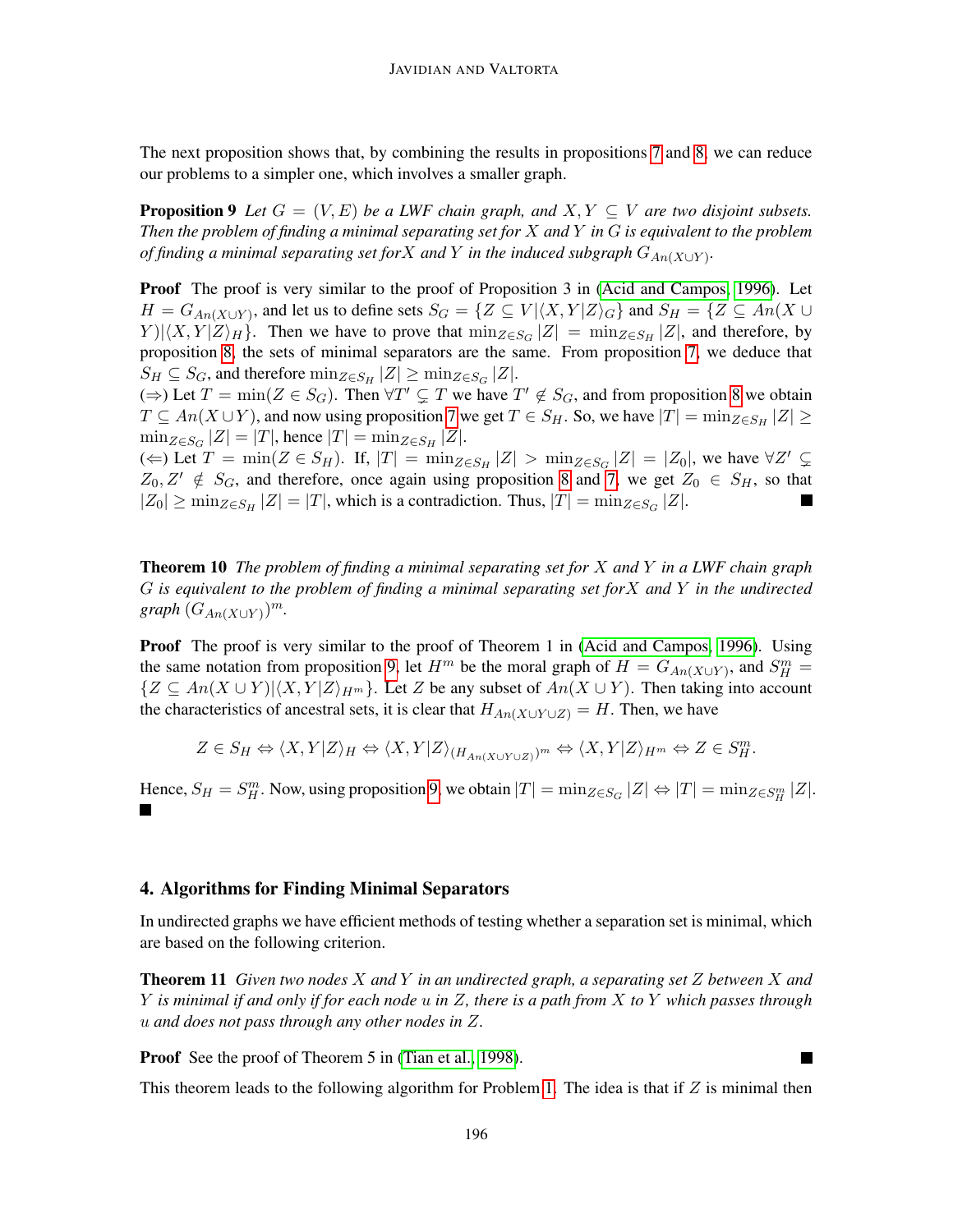all nodes in  $Z$  can be reached using Breadth First Search (BFS) that starts from both  $X$  and  $Y$ without passing any other nodes in Z.

Algorithm 1 (test for minimal separation) [\(Tian et al., 1998,](#page-7-4) Algorithm 2)

- 1. If Z contains any node which is not in  $An(X \cup Y)$ , then Z is not minimal, stop.
- 2. Construct  $G_{An(X\cup Y)}$ .
- 3. Construct  $(G_{An(X\cup Y)})^m$ .
- 4. Starting from  $X$ , run BFS. Whenever a node in  $Z$  is met, mark it if it is not already marked, and do not continue along that path. When BFS stops, if not all nodes in  $Z$  are marked,  $Z$  is not minimal, stop. Remove all markings.
- <span id="page-4-0"></span>5. Starting from Y, run BFS. Whenever a node in  $Z$  is met, mark it if it is not already marked, and do not continue along that path. When BFS stops, if not all nodes in  $Z$  are marked,  $Z$  is not minimal. If all nodes in Z are marked, Z is minimal.

*Analysis [\(Tian et al., 1998\)](#page-7-4):* Let  $|E_{An}^m|$  stands for the number of edges in  $(G_{An(X\cup Y)})^m$ . Step 3-5 each requires  $O(|E_{An}^m|)$  time. Thus, the complexity of Algorithm [1](#page-3-1) is  $O(|E_{An}^m|)$ .

A variant of Algorithm [1](#page-3-1) solves the Problem [2.](#page-0-0)

#### Algorithm 2 (minimal separation)

- 1. Construct  $G_{An(X\cup Y)}$ .
- 2. Construct  $(G_{An(X\cup Y)})^m$ .
- 3. Set Z' to be  $ne(X)$  (or  $ne(Y)$ ) in  $(G_{An(X\cup Y)})^m$ . (Z' is a separator because, according to the local Markov property of an undirected graph, a vertex is conditionally independent of all other vertices in the graph, given its neighbors [\(Lauritzen, 1996\)](#page-6-2)).
- 4. Starting from  $X$ , run BFS. Whenever a node in  $Z'$  is met, mark it if it is not already marked, and do not continue along that path. When BFS stops, let  $Z''$  be the set of nodes which are marked. Remove all markings.
- 5. Starting from Y, run BFS. Whenever a node in  $Z''$  is met, mark it if it is not already marked, and do not continue along that path. When BFS stops, let  $Z$  be the set of nodes which are marked.
- 6. Return (Z).

*Analysis:* Step [2](#page-4-0)-5 each requires  $O(|E_{An}^{m}|)$  time. Thus, the overall complexity of Algorithm 2 is  $O(|E_{An}^m|).$ 

<span id="page-4-1"></span>Theorem 12 *Given two nodes* X *and* Y *in a LWF chain graph* G *and a set* S *of nodes not containing X and Y, there exists some subset of* S *which separates* X *and* Y *if only if the set*  $S' = S \cap An(X \cup Y)$  separates X and Y.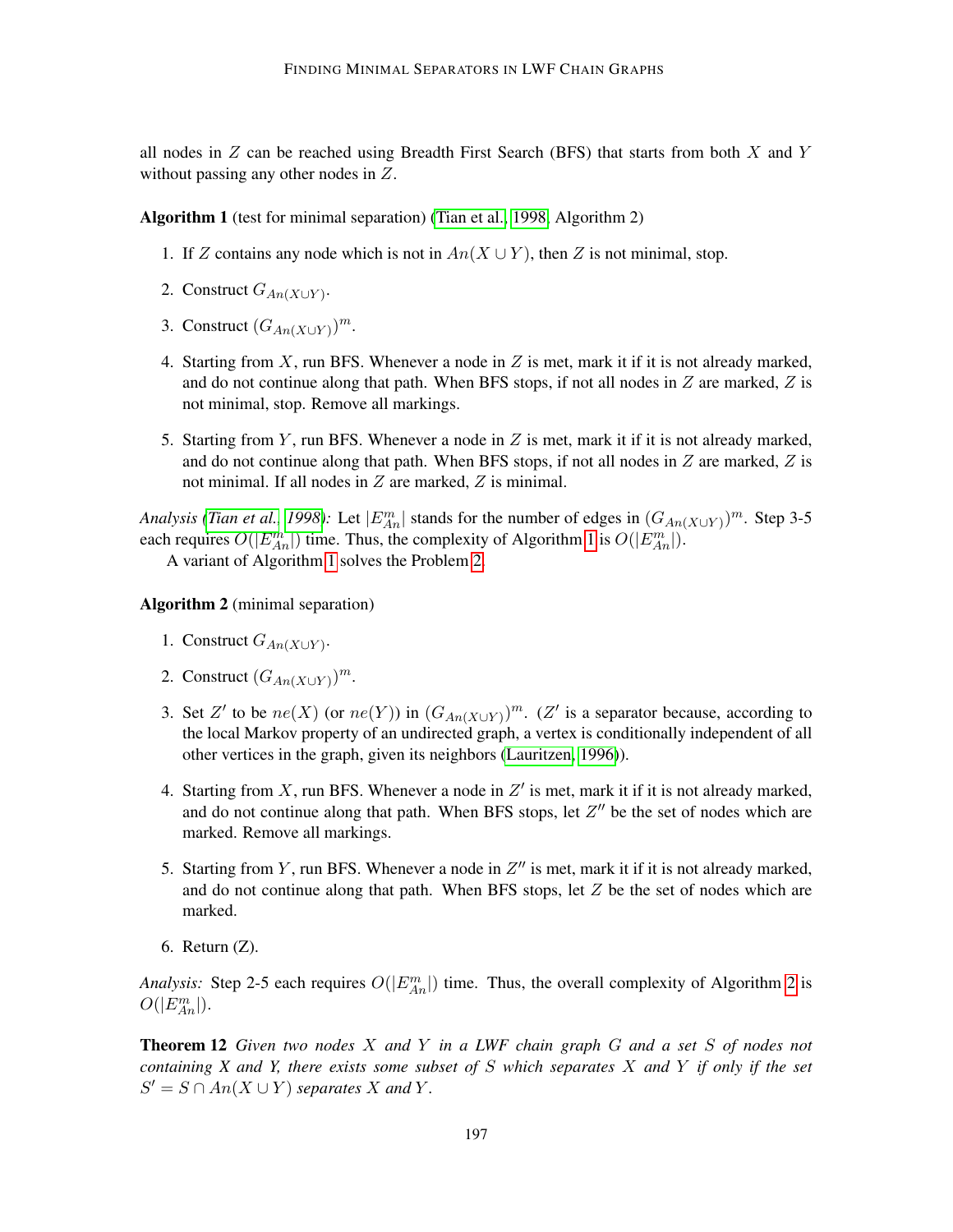**Proof**  $(\Rightarrow)$  Proof by contradiction. Let  $S' = S \cap An(X \cup Y)$  and  $\langle X, Y | S' \rangle$ . Since  $S' \subseteq$  $An(X \cup Y)$ , it is obvious that  $An(X \cup Y \cup S') = An(X \cup Y)$ . So, X and Y are not separated by S' in  $(G_{An(X\cup Y)})^m$ , hence there is a chain C between X and Y in  $(G_{An(X\cup Y)})^m$  that bypasses S' i.e., the chain C is formed from nodes in  $An(X \cup Y)$  that are outside of S. Since  $An(X \cup Y) \subseteq$  $An(X \cup Y \cup S'')$ ,  $\forall S'' \subseteq S$ , then  $(G_{An(X \cup Y)})^m$  is a subgraph of  $(G_{An(X \cup Y \cup S)})^m$ . Then, the previously found chain C is also a chain in  $(G<sub>An(X\cup Y\cup S'')</sub>)<sup>m</sup>$  that bypasses S'', which means that X and Y are not separated by any  $S'' \subseteq S$  in  $(G_{An(X \cup Y \cup S'')}^m)$ , which is a contradiction.  $(\Leftarrow)$  It is obvious.

Therefore, Problem [3](#page-0-0) is solved by testing if  $S' = S \cap An(X \cup Y)$  separates X and Y.

#### Algorithm 3 (restricted separation)

- 1. Construct  $G_{An(X\cup Y)}$ .
- 2. Construct  $(G_{An(X\cup Y)})^m$ .
- 3. Set  $S' = S \cap An(X \cup Y)$ .
- 4. Remove S' from  $(G_{An(X\cup Y)})^m$ .
- 5. Starting from X, run BFS. When Y is met, do not continue and Return False. Otherwise, when BFS stops, Return  $S'$ .

*Analysis:* This requires  $O(|E_{An}^{m}|)$  time.

According to theorem [12,](#page-4-1) Problem [4](#page-0-0) is solved using Algorithm [3](#page-4-1) and then, if False not returned, Algorithm [2](#page-4-0) with  $Z' = S \cap An(X \cup Y)$ . The time complexity of this algorithm is also  $O(|E_{An}^{m}|)$ .

In order to solve Problem [5,](#page-0-0) i.e., to find the minimal set separating two disjoint non-adjacent subsets of nodes X and Y (instead of two single nodes) in a LWF chain graph  $G$ , first we build the undirected graph  $(G_{An(X\cup Y)})^m$ . Next, starting out from this graph, we construct a new undirected graph  $Aug[G : \alpha_X, \alpha_Y]$  by adding two artificial (dummy) nodes  $\alpha_X, \alpha_Y$ , and connect them to those nodes that are adjacent to some node in  $X$  and  $Y$ , respectively. So, the separation of  $X$  and  $Y$  in  $(G_{An(X\cup Y)})^m$  is equivalent to the separation of  $\alpha_X$  and  $\alpha_Y$  in  $Aug[G : \alpha_X, \alpha_Y]$ . Moreover, the minimal separating set for  $\alpha_X$  and  $\alpha_Y$  in  $Aug[G : \alpha_X, \alpha_Y]$  cannot contain nodes from  $(X \cup Y)$ . Therefore, in order to find the minimal separating set for X and Y in  $G$ , it is suffice to find the minimal separating set for  $\alpha_X$  and  $\alpha_Y$  in  $Aug[G : \alpha_X, \alpha_Y]$ . So, we have reduced this problem to one of separation for single nodes, which can be solved using the Algorithm [2.](#page-4-0)

Shen and Liang in [\(Shen and Liang, 1997\)](#page-7-5) presents an efficient algorithm for enumerating all minimal  $(X, Y)$ -separators, separating given non-adjacent vertices X and Y in an undirected connected simple graph  $G = (V, E)$ . This algorithm requires  $O(n^3 R_{XY})$  time, where  $|V| = n$  and  $R_{XY}$  is the number of minimal  $(X, Y)$ -separators. The algorithm can be generalized for enumerating all minimal  $(X, Y)$ -separators that separate non-adjacent vertex sets  $X, Y \subseteq V$ , and it requires  $O(n^2(n - n_X - n_Y)R_{XY})$  time. In this case,  $|X| = n_X$ ,  $|Y| = n_Y$ , and  $R_{XY}$  is the number of all minimal  $(X, Y)$ -separators. According to theorem [10,](#page-3-2) using this algorithm for  $(G_{An(X\cup Y)})^m$ solves Problem [6.](#page-0-0)

Remark 13 *Since DAGs (directed acyclic graphs) are subclass of chain graphs, one can use the same technique to enumerate all minimal separators in DAGs.*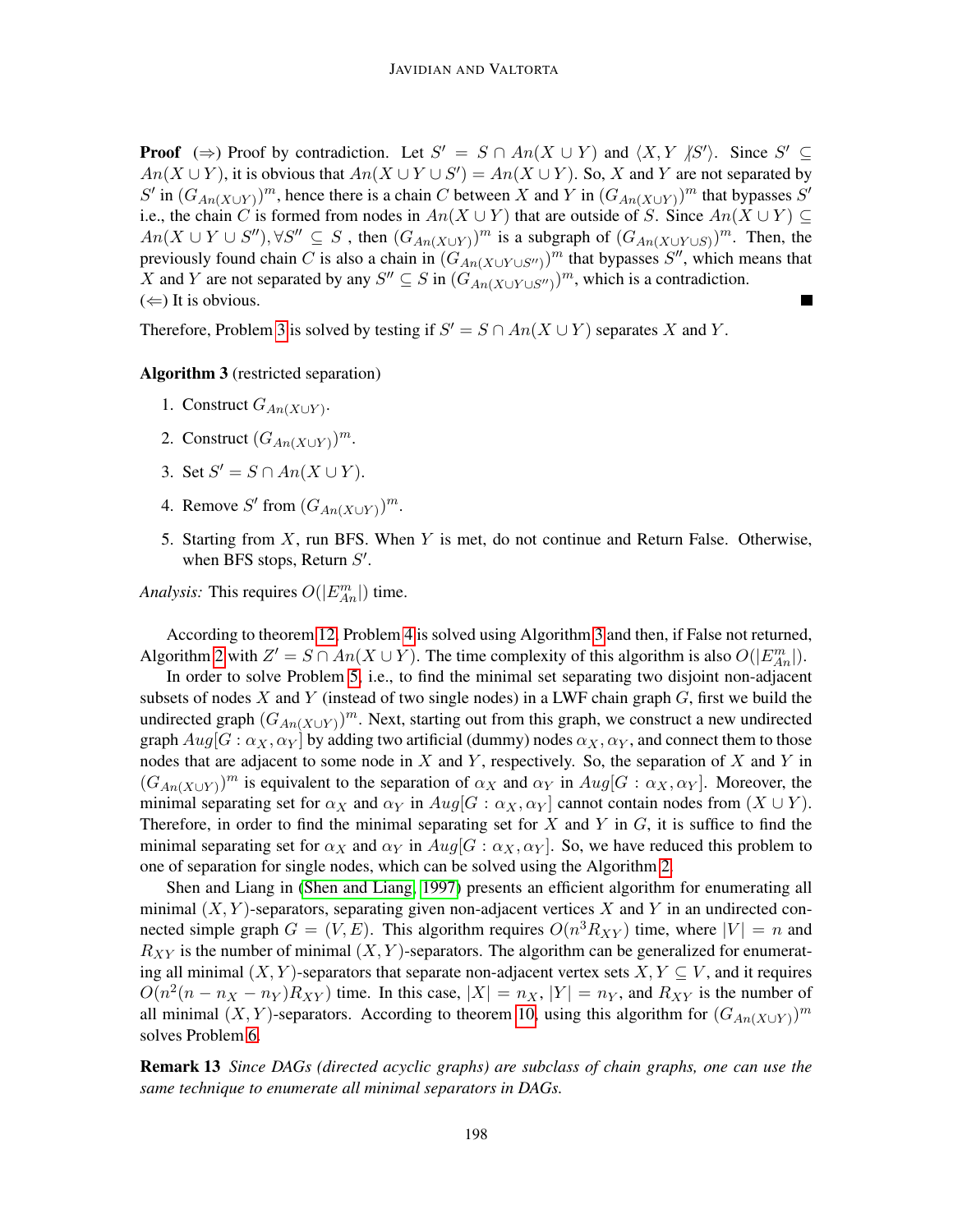# Conclusion and Summary

We have studied and solved the problem of finding minimal separating sets for pairs of variables in LWF chain graphs. We have also studied some extensions of the basic problem include finding a minimal separator from a restricted set of nodes, finding a minimal separator for two given disjoint sets, testing whether a given separator is minimal, and listing all minimal separators, given two non-adjacent nodes (or disjoint subsets) X and Y in a LWF chain graph  $G$ . Potential applications of this research include learning chain graphs from data and problems related to the selection of the variables to be instantiated when using chain graphs for inference tasks.

### Acknowledgements

This work has been partially supported by Office of Naval Research grant ONR N00014-17-1-2842. This research is based upon work supported in part by the Office of the Director of National Intelligence (ODNI), Intelligence Advanced Research Projects Activity (IARPA), award/contract number 2017-16112300009. The views and conclusions contained therein are those of the authors and should not be interpreted as necessarily representing the official policies, either expressed or implied, of ODNI, IARPA, or the U.S. Government. The U.S. Government is authorized to reproduce and distribute reprints for governmental purposes, notwithstanding annotation therein. We thank the three anonymous reviewers for their useful comments.

# References

- <span id="page-6-8"></span>S. Acid and L. M. D. Campos. An algorithm for finding minimum d-separating sets in belief networks. *Proceedings of the Twelfth international conference on Uncertainty in artificial intelligence*, pages 3–10, 1996.
- <span id="page-6-4"></span>R. Cowell, A. P. Dawid, S. Lauritzen, and D. J. Spiegelhalter. *Probabilistic networks and expert systems. Statistics for Engineering and Information Science*. Springer-Verlag, 1999.
- <span id="page-6-5"></span>M. Drton. Discrete chain graph models. *Bernoulli*, 15(3):736–753, 2009.
- <span id="page-6-0"></span>M. Frydenberg. The chain graph Markov property. *Scandinavian Journal of Statistics*, 17(4):333– 353, 1990.
- <span id="page-6-2"></span>S. Lauritzen. *Graphical Models*. Oxford Science Publications, 1996.
- <span id="page-6-3"></span>S. Lauritzen and T. Richardson. Chain graph models and their causal interpretations. *Journal of the Royal Statistical Society. Series B, Statistical Methodology*, 64(3):321–348, 2002.
- <span id="page-6-1"></span>S. Lauritzen and N. Wermuth. Graphical models for associations between variables, some of which are qualitative and some quantitative. *The Annals of Statistics*, 17(1):31–57, 1989.
- <span id="page-6-6"></span>Z. Ma, X. Xie, and Z. Geng. Structural learning of chain graphs via decomposition. *Journal of Machine Learning Research*, 9:2847–2880, 2008.
- <span id="page-6-7"></span>J. M. Pena. Every LWF and AMP chain graph originates from a set of causal models. ˜ *Symbolic and quantitative approaches to reasoning with uncertainty, Lecture Notes in Comput. Sci., 9161, Lecture Notes in Artificial Intelligence, Springer, Cham*, pages 325–334, 2015.